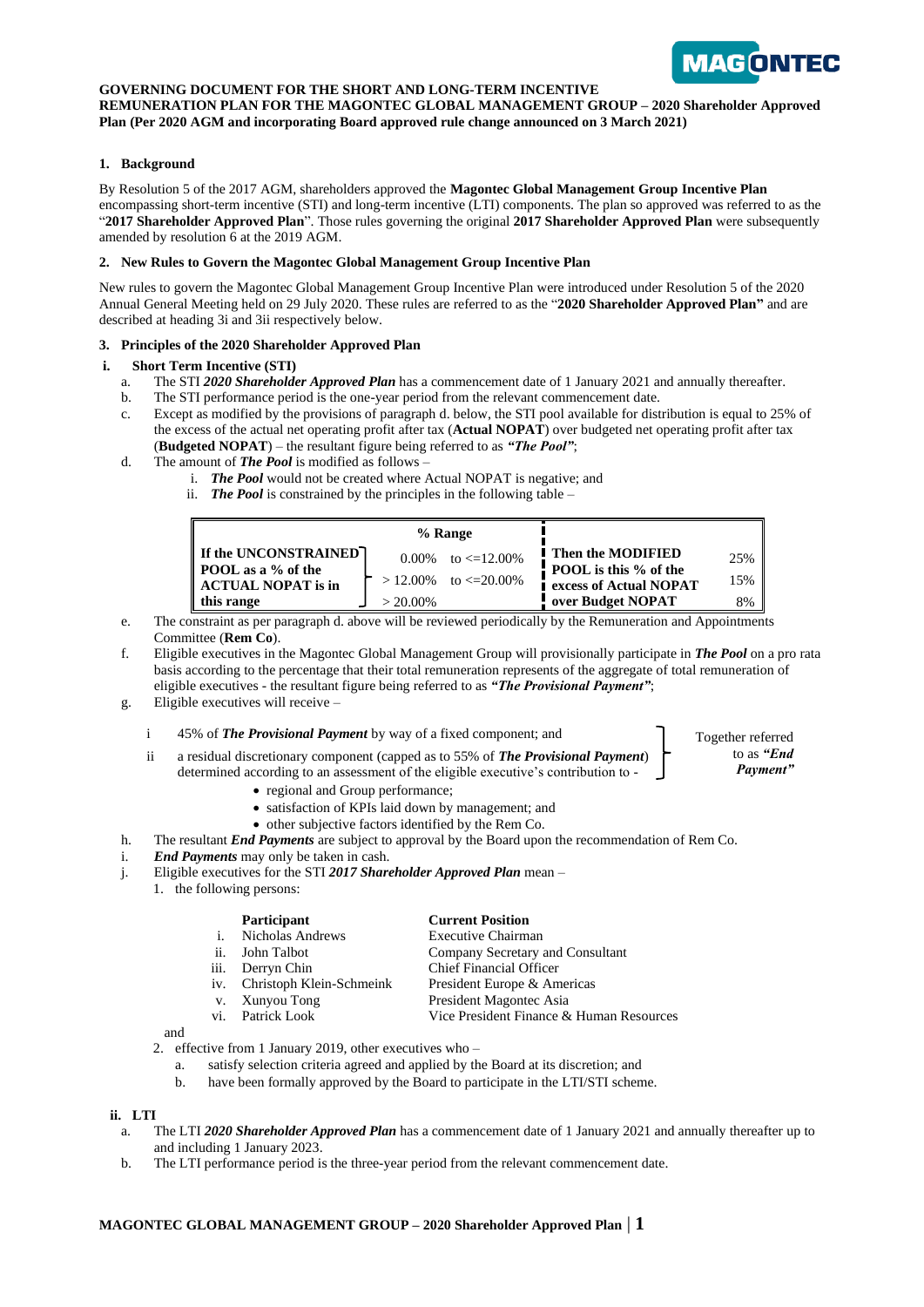

## **GOVERNING DOCUMENT FOR THE SHORT AND LONG-TERM INCENTIVE**

**REMUNERATION PLAN FOR THE MAGONTEC GLOBAL MANAGEMENT GROUP – 2020 Shareholder Approved Plan (Per 2020 AGM and incorporating Board approved rule change announced on 3 March 2021)** 

### **Performance Rights**

### **Nature of and Conditions Attaching to Performance Rights**

- c. A Performance Right is a conditional right granted by the Company to an Eligible Executive whereby that conditional right may, subject to paragraphs o. and p. below, vest as Magontec ordinary shares in respect of participation in the LTI.
- d. Any Performance Rights on issue will, *–*
	- i. lapse in the event of the death, dismissal, retrenchment, retirement or resignation of the Eligible Executive unless otherwise determined by the Board having regard to the nature of the contribution to the Company by, and circumstances of, the particular Eligible Executive;
	- ii. in the event the Board of the Company accepts a takeover offer (being the acquisition of control over the voting shares) of the Company and recommends to shareholders that the offer be accepted, fully vest immediately upon dissemination of that recommendation (deemed for the purpose of this paragraph to be the date of the takeover offer) by conversion into ordinary shares as per the formula in paragraph p.; and iii. may not be transferred, assigned or novated except with the approval of the Board.
- e. If, at the end date of the relevant 3-year LTI performance period, an Eligible Executive's holding of Performance Rights has not lapsed or vested, then the Performance Rights may vest as Magontec ordinary shares according to paragraphs o. and p. below.
- f. Eligible Executives will not grant any security interest in or over or otherwise dispose of or deal with any Performance Rights or any interest in them until the relevant Magontec ordinary shares are issued to that Eligible Executive, and any such security interest or disposal or dealing will not be recognised in any manner by the Company.
- g. Eligible Executives for the LTI *2020 Shareholder Approved Plan* mean the same persons as those described at paragraph i,j.1 & 2 (being those Eligible Executives defined for the purpose of the STI).
- h. Any additional persons who become entitled to participate in the LTI *2020 Shareholder Approved Plan* and who is i. a person described in ASX Listing Rule 10.14 (for these purposes a director and associate of a director);
	- and
	- ii. is not named at paragraph i.j.

will not participate until approval is obtained under ASX Listing Rule 10.14.

i. Performance Rights do not confer on an Eligible Executive the right to participate in new issues of shares by the Company, including by way of bonus issue, rights issue or otherwise.

### **Grant of Performance Rights**

- j. At the commencement date of the relevant 3-year LTI performance period an Eligible Executive will receive Performance Rights –
	- i. equal in value to 50% of the Eligible Executive's total remuneration at that date;
	- ii. equal in number to the value in paragraph ii.j.i. divided by  $75\%$  of
		- 1. the greater of the market value of Magontec ordinary shares on the same date and \$0.03 in relation to the Performance Period commencing 1 January 2021; and
		- 2. the greater of the market value of Magontec ordinary shares on the same date and the market value adopted at the commencement date of the immediately prior 3-year LTI performance period in relation to subsequent Performance Periods; and
	- iii. at nil consideration.
- k. The number of Performance Rights in paragraph ii.j.ii. will be rounded down to the next whole number if it is not a whole number and calculated according to the formula in the table immediately below.

### **Formula to Calculate Number of Performance Rights to be Issued**

### **Step Element in Formula Reference**

|        | Salary of Eligible Executive at commencement of 3-year LTI period                                                     |                               |
|--------|-----------------------------------------------------------------------------------------------------------------------|-------------------------------|
|        | $50\%$ * amount in step 1                                                                                             | Paragraph ii. j. i.           |
| $\sim$ | Relevant share price at commencement of 3-year LTI period                                                             | Paragraph ii. j. ii. $1 \& 2$ |
|        | Performance Rights issued at commencement of 3-year LTI period = Amount in<br>step $2/(75\% * share price in step 3)$ | Paragraph ii. j. ii.          |

- l. Performance Rights on issue prior to 1 January 2021 will,
	- i. to 31 December 2020 be administered under the rules applying at that date; and
	- ii. after 31 December 2020 be administered under the rules contained in this document.

Performance Rights to be issued on or after 1 January 2020 will be determined in number, and administered according to, the rules contained in this document.

m. No entitlement to Performance Rights accrues to the Eligible Executive until an appropriate confirmation from the Company has been received by the Eligible Executive.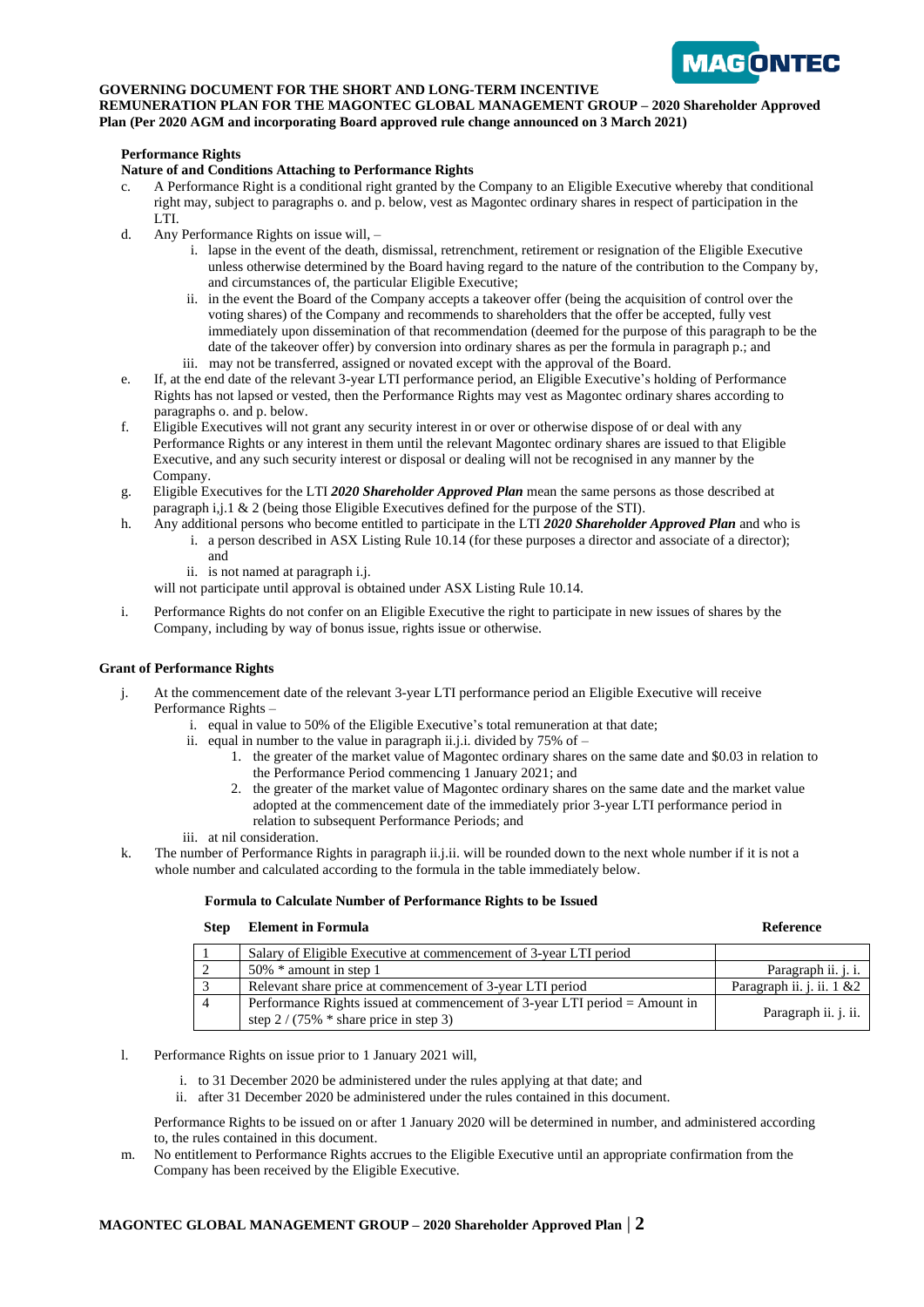

### **GOVERNING DOCUMENT FOR THE SHORT AND LONG-TERM INCENTIVE**

**REMUNERATION PLAN FOR THE MAGONTEC GLOBAL MANAGEMENT GROUP – 2020 Shareholder Approved Plan (Per 2020 AGM and incorporating Board approved rule change announced on 3 March 2021)** 

n. Details of any Performance Rights issued under the LTI *2020 Shareholder Approved Plan* will be published in each annual report of the Company relating to a period in which the Performance Rights have been issued, and approval for the issue of the Performance Rights to persons described in ASX Listing Rule 10.14 under the LTI *2020 Shareholder Approved Plan* was obtained under ASX Listing Rule 10.14.

### o. **Vesting of Performance Rights as Magontec Ordinary Shares at the End of the Performance Period**

Subject to paragraph ii q ii, an Eligible Participant's Performance Rights may convert to Magontec ordinary shares at the end of the Performance Period, dependent upon evaluation against a two-tier performance measure as follows –

- i. **Tier 1 – Key Performance Indicators (Performance at the Eligible Executive's Individual Level)**:
	- 1. The Eligible Participant's performance is rated against multiple KPIs prescribed for that individual by the Board.
	- 2. The KPI's will tend to emphasise objective measures.
	- 3. The Eligible Participant's performance on each KPI is scored according to a scale "below target", "at target" and "above target".
	- 4. The Eligible Participant's aggregate score on the KPIs is calculated (but cannot exceed 100%).
	- 5. The aggregate score is multiplied by 30% with the resultant percentage being that proportion of Performance Rights that (subject to paragraph ii q ii) may convert to Magontec ordinary shares.
	- 6. In algebraic form. the entitlement can be expressed as
		- $OS<sup>1</sup> = PR * KPI * 30%$

Where:

- $OS<sup>1</sup>$  = Number of Magontec Limited ordinary shares into which Performance Rights convert in relation to the Tier 1 Standard
- $PR =$  Number of Performance Rights in paragraph ii.k.

KPI = The aggregate score achieved by the Eligible Participant for the KPI Standard (at 3,ii,o,i. 4).

30% = the ascribed weighting of the KPI measure in the LTI.

### ii. **Tier 2 – Share Price Performance (Performance at the Group Level)**:

- 1. Share price performance targets are set at the commencement of each 3-year Performance Period.
- 2. The share price targets will be approved by the Board and set at four levels –

|         | <b>Share Price Target</b><br><b>Level Description</b> | <b>Proportion of Performance</b><br><b>Rights Converting to Shares</b> |
|---------|-------------------------------------------------------|------------------------------------------------------------------------|
| 1       | <b>Below Threshold</b>                                | $0\%$                                                                  |
| $2^{1}$ | <b>Threshold</b>                                      | 25% to 49%                                                             |
| 3       | <b>Target</b>                                         | 50% to 99%                                                             |
|         | 4 Stretch                                             | 100%                                                                   |

- 3. Performance Rights held by the Eligible Participant may (subject to paragraph ii p ii) convert to Magontec ordinary shares depending upon where the share price at the end of the Performance Period fits in relation to the Target Levels.
- 4. In calculating the number of Magontec ordinary shares into which the Performance Rights will convert, the prima facie entitlement will be increased by the effect of dilution arising from new Magontec ordinary shares being issued on and from the commencement date and to and including the end date of the relevant Performance Period with resultant grossed up entitlement then reduced by any share entitlement due under the Tier 1 Standard so that an entitlement to Magontec ordinary shares under the Tier 2 Standard is only at the margin (ie the extent to which an entitlement under the Tier 2 Standard exceeds any entitlement due under the Tier 1 Standard).
- 5. An entitlement to Magontec ordinary shares under the Tier 2 Standard is only at the margin ie the extent to which an entitlement under the Tier 2 Standard exceeds any entitlement due under the Tier 1 Standard.
- 6. In algebraic form. the entitlement can be expressed as  $OS^2 = PR * [OS^3 / OS^4] * P - OS^1$

Where:

- $OS<sup>2</sup> = To the extent  $OS<sup>2</sup>$  is positive, the number of Magonteal Limited ordinary shares$ into which Performance Rights convert.
- $PR =$  Number of Performance Rights in paragraph ii.k.
- $OS<sup>3</sup> =$  Aggregate number of Magontec Limited ordinary shares on issue at the end date of the relevant 3-year LTI performance period
- $OS<sup>4</sup> =$  Aggregate number of Magontec Limited ordinary shares on issue at commencement of the relevant 3-year LTI performance period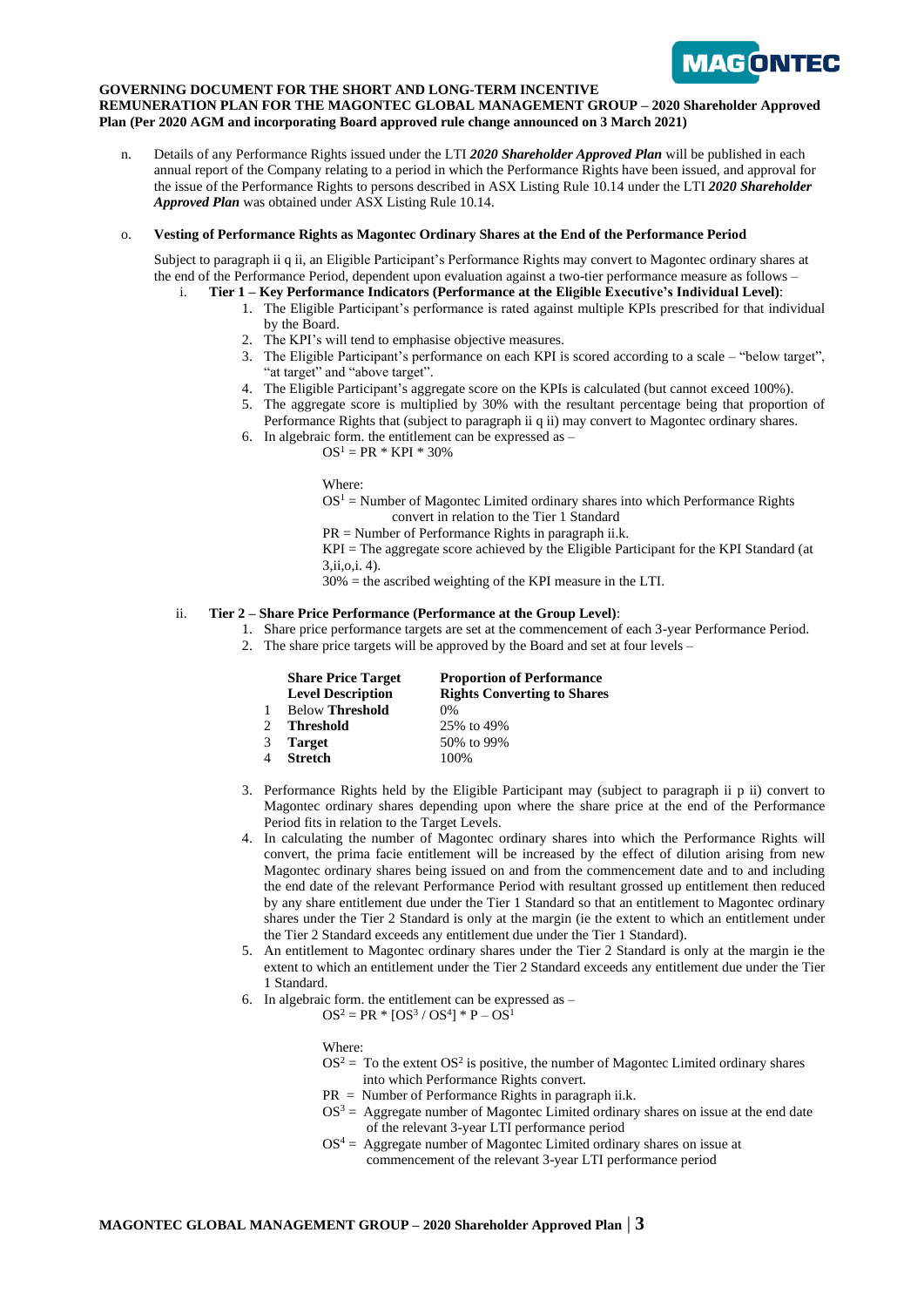

### **GOVERNING DOCUMENT FOR THE SHORT AND LONG-TERM INCENTIVE REMUNERATION PLAN FOR THE MAGONTEC GLOBAL MANAGEMENT GROUP – 2020 Shareholder Approved Plan (Per 2020 AGM and incorporating Board approved rule change announced on 3 March 2021)**

 $=$  the relevant percentage applied as a result of the share price performance at the end of the Performance Period per the scale at the second dot point at paragraph ii o ii

### p. **Vesting of Performance Rights Upon Takeover Offer**

If, at the date of a takeover offer (described at paragraph ii.d.ii.) the Performance Rights have not lapsed or vested, then the number of Performance Rights held by an Eligible Participant at the date of the takeover offer will vest for nil consideration as Magontec ordinary shares (subject to the requirements of paragraph q) to the extent determined by the formula below –

 $OS^5 = PR * [OS^3 / OS^4]$ 

Where:

- $OS<sup>5</sup>$  = The number of Magontec Limited ordinary shares into which Performance Rights convert.
- PR = Number of Performance Rights in paragraph ii.k. held by the Eligible Participant
- $OS<sup>3</sup> =$  Aggregate number of Magontec Limited ordinary shares on issue at the date of the takeover offer
- $OS<sup>4</sup> =$  Aggregate number of Magontec Limited ordinary shares on issue at commencement of the relevant 3-year LTI performance period

### q. **General**

- i. Where the number of Magontec ordinary shares calculated as per the formulae in paragraphs o. and p. is not a whole number, the number will be rounded down to the next whole number.
- ii. Any entitlement to Magontec ordinary shares in terms of paragraph ii o ii, may be taken by the Eligible Executive in the form of cash;
	- 1. at a 40% discount to the value that would have otherwise been paid in shares; and
	- 2. upon the approval of the Board
- iii. Any entitlement to Magontec ordinary shares arising as a result of satisfaction of the performance standards at ii o, is subject to the discretionary approval of the Board and only accrues to the Eligible Executive after an appropriate confirmation from the Company has been received by the Eligible Executive.
- iv. The Magontec ordinary shares to be issued in terms of the formulae in paragraphs o. and p. will be issued at the 10-day VWAP on the date of issue of the ordinary shares.
- v. The *LTI Amount* is equal to the number of Magontec ordinary shares as per the formulae in paragraphs o. and p. multiplied by the 10-day VWAP on the date of issue of the ordinary shares.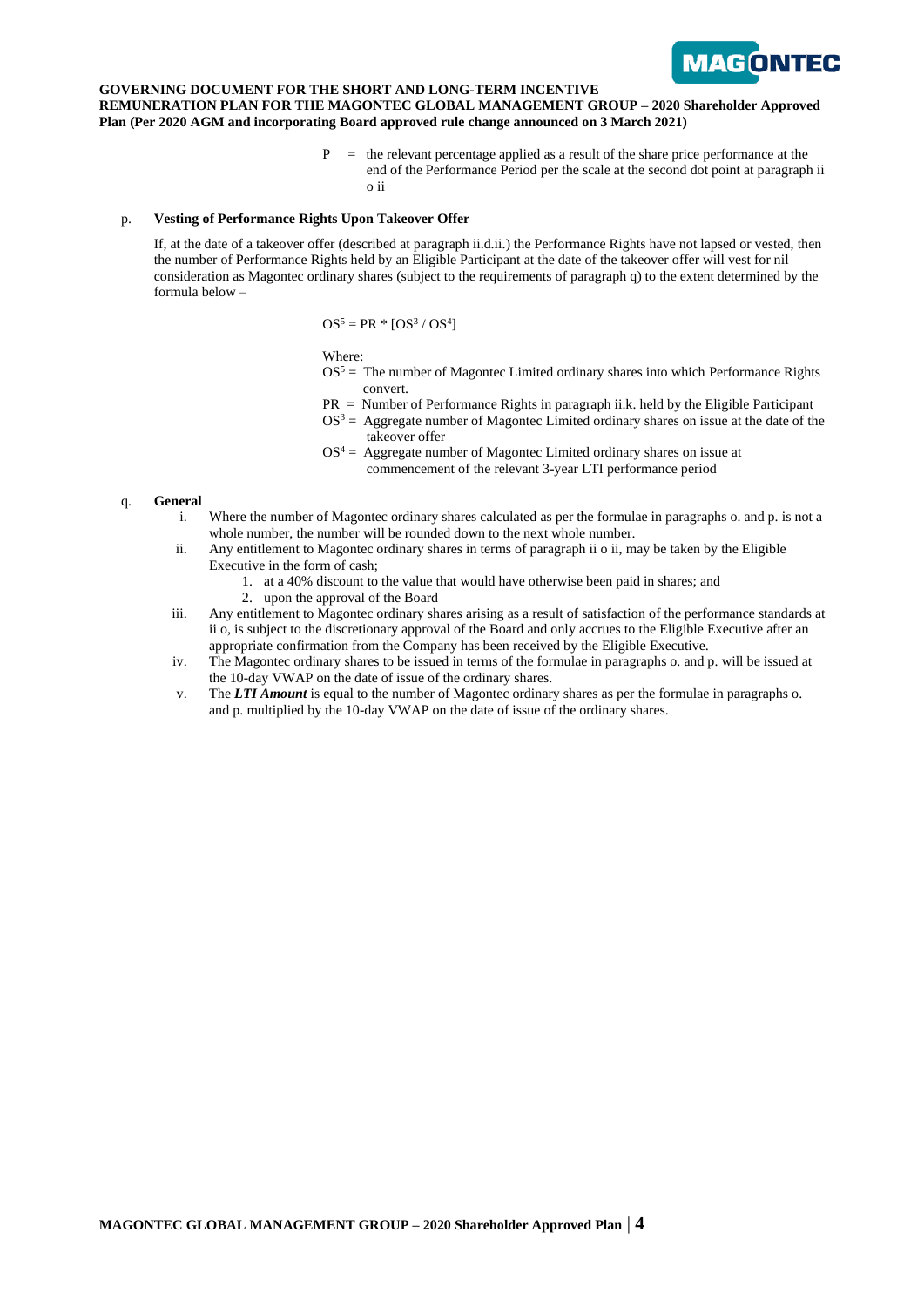

# **ATTACHMENT LONG-TERM INCENTIVE PERFORMANCE STANDARDS**

| a.<br>Share I file I cribi mance Stanuarus - Table I |                             |         |                                 |                                         |  |
|------------------------------------------------------|-----------------------------|---------|---------------------------------|-----------------------------------------|--|
| <b>Performance Level</b>                             | <b>Share Price</b> $^{(1)}$ |         | % of Performance Rights vesting |                                         |  |
| Below threshold                                      | Share price $\lt$           | \$0.066 | 0.00%                           |                                         |  |
|                                                      | Share price $=$             | \$0.066 | 25.00%                          |                                         |  |
| Threshold range                                      | Share price $>$             | \$0.066 | 25.00% plus                     | 0.93% for each 0.01 cent share price is |  |
|                                                      | Share price $\lt$           | \$0.093 |                                 | over \$0.066                            |  |
|                                                      | Share price $=$             | \$0.093 | 50.00%                          |                                         |  |
| Target range                                         | Share price $>$             | \$0.093 | $50.00\%$ plus                  | 1.67% for each 0.01 cent share price is |  |
|                                                      | Share price $<$             | \$0.123 |                                 | over \$0.093                            |  |
| Stretch                                              | Share price $>=$            | \$0.123 | 100.00%                         |                                         |  |

### **1. LTI Performance Period 1 January 2019 to 31 December 2021 a. Share Price Performance Standards - Table 1**

*Note 1: As measured by the 30-day volume weighted average price at the end of the LTI period*

### **b. Other Performance Standards**

If (and only if) the –

- share price targets at or above the threshold range in the scale at paragraph 2.2 a. are not achieved;
- share price at 31 December 2021 is not less than the share price adopted at 1 January 2019 (allowing for the effect of any dilution);
- supply of liquid pure Mg from Qinghai Salt Lake Magnesium Co. Ltd. to Magontec Qinghai over the quarter ended 31 December 2021 is occurring at a rate greater than 38,000 tonnes per annum (after allowing for scheduled maintenance and short-term temporary interruptions to supply caused by unusual circumstances); and
- the four outputs in the table immediately below are performed to the standard of the measure and/or to the satisfaction of the Board,

then, at the discretion of the Board, an LTI payment will be made at 31 December 2021 up to 10% of total salary at 1 January 2019 via conversion of the relevant portion of the Performance Rights. The relevant portion of Performance Rights to convert to ordinary shares will be calculated by ascribing a value to the element " $P''$ " in the formula at paragraph ii o in the "Governing Document for the Short and Long-Term Incentive Remuneration Plans for the Magontec Global Management Group" such that the resultant LTI Amount (as per clause ii s. in that same document) is equal to the percentage of total remuneration approved by the Board.

|   | <b>Output Factor</b>                                      | Measure                                                                 |
|---|-----------------------------------------------------------|-------------------------------------------------------------------------|
|   | Supply of liquid pure Mg by QSLM                          | Conversion to saleable Mg product of 100% of liquid<br>pure so supplied |
| 2 | Mg product manufactured from OSLM supplied<br>liquid pure | Sale of 100% of product at 1.                                           |
| 3 | Conversion cost of liquid pure Mg supplied by             | Steady appreciable improvement over 2019 and 2020                       |
|   | OSLM to Mg product                                        | and stabilised in 2021                                                  |
|   | Contribution to development of strategic initiatives      | Subjective Board assessment of individual's input                       |

### **2. LTI Performance Period 1 January 2020 to 31 December 2022 Share Price Performance Standards - Table 2**

| <b>Performance Level</b> | <b>Share Price</b> $^{(1)}$ |         | % of Performance Rights vesting |                                                         |
|--------------------------|-----------------------------|---------|---------------------------------|---------------------------------------------------------|
| Below threshold          | Share price $<$             | \$0.066 | 0.00%                           |                                                         |
|                          | Share price $=$             | \$0.066 | 25.00%                          |                                                         |
| Threshold range          | Share price $>$             | \$0.066 | 25.00% plus                     | $0.93\%$ for each 0.01 cent share price is over \$0.066 |
|                          | Share price $\lt$           | \$0.093 |                                 |                                                         |
|                          | Share price $=$             | \$0.093 | 50.00%                          |                                                         |
| Target range             | Share price $>$             | \$0.093 | $50.00\%$ plus                  | 1.67% for each 0.01 cent share price is over \$0.093    |
|                          | Share price $\lt$           | \$0.123 |                                 |                                                         |
| Stretch                  | Share price $>=$            | \$0.123 | 100.00%                         |                                                         |

*Note 1: As measured by the 30-day volume weighted average price at the end of the LTI period*